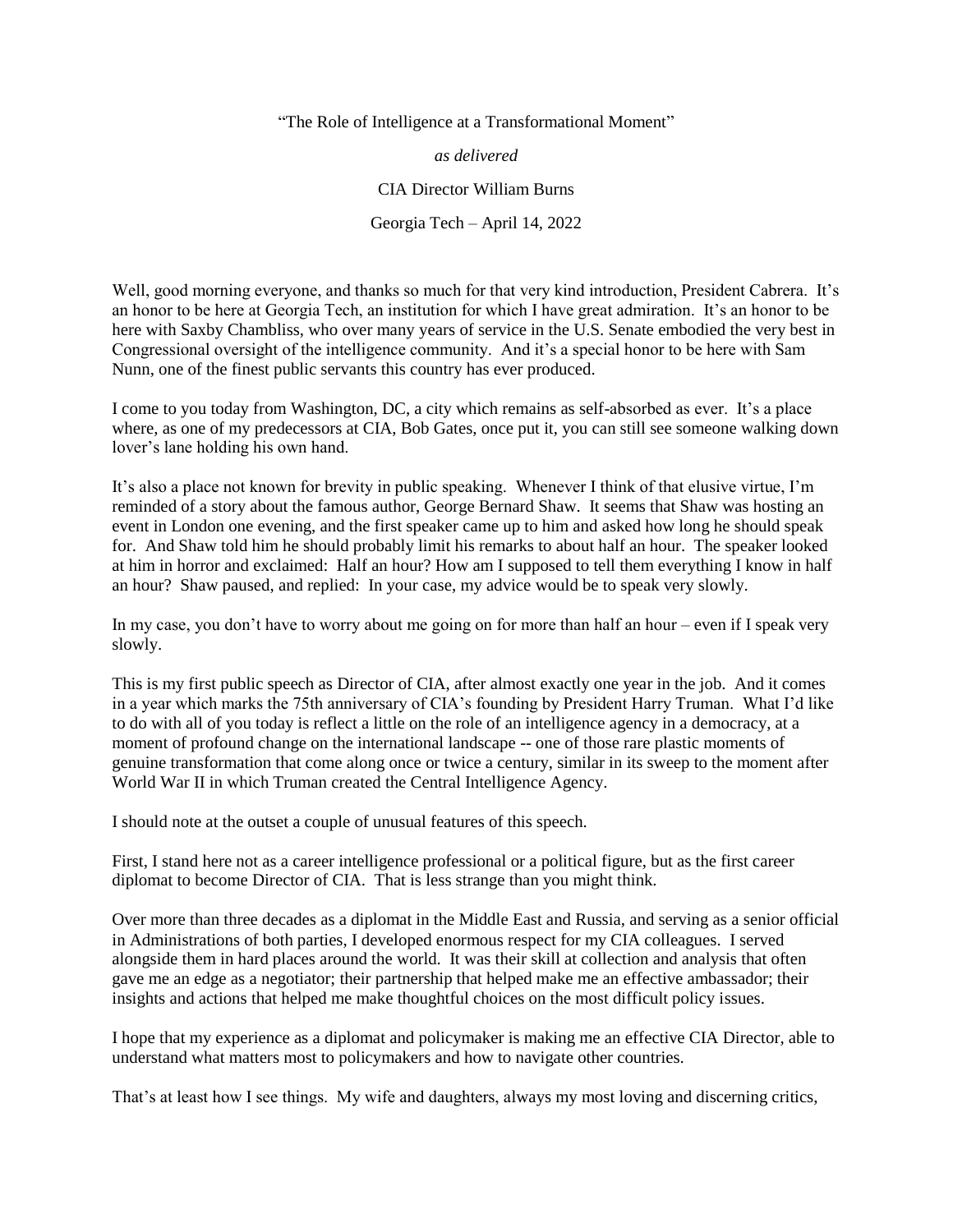sometimes find it highly amusing that I'm leading an intelligence service, the world of James Bond and Jason Bourne and Jack Ryan. The truth, as they point out, is that I'm most comfortable driving a 2013 Subaru Outback at posted speed limits, and that the height of technological achievement for me are those rare occasions when I can get the Roku remote to work.

The second unusual feature is that I'm making a public speech at all.

Intelligence agencies are supposed to collect secrets and keep them – not talk too much about their work. We usually operate in the shadows, out of sight and out of mind -- our successes obscured, our failures painfully visible, and our sacrifices often unknown.

But I'm convinced that in our democracy, where trust in institutions is in such short supply, it's essential to explain ourselves as best we can and to be as open as possible.

Now a certain amount of discretion is necessary, given the nature of our business, and our responsibility to protect the agents and officers who risk their lives in support of our mission. But we have an obligation to help the citizens on whose trust we rely to understand what we do and how we organize our priorities.

We have an obligation to be straight not just about our accomplishments, but also about our mistakes.

And we have an obligation to explain our mission.

I think a recent Georgia Tech graduate who now serves with us described our mission well.

"Similar to Georgia Tech," she said, "at CIA we focus on progress and service. We see challenging problems … and we fight to find a solution … to make America a safer place." She's exactly right.

At CIA, we are in the foreign intelligence business. We gather information, or secrets, about the plans of foreign actors. Then we analyze that information for policymakers to help protect our country.

I want to underscore a word I just mentioned: "foreign." Our focus is on collecting and analyzing information about foreign actors, not Americans. Domestic law enforcement is the business of the FBI, DHS, and state and local agencies. It's not ours.

At CIA, we focus particular attention on human intelligence, what we can collect from people, along with what we and our partners in the intelligence community can gather through technical means.

In practice, that means that every day, our officers in the field are working to recruit agents who can help understand the plans and intentions of adversaries, whether other states or non-state terrorist groups. Every day, our officers are working with our foreign intelligence service partners to share information and apply it together. Those allies and partners are a huge, historical asset for the United States – they're what sets us apart from lonelier powers like Russia or China.

Every day, our officers are conducting operations in dangerous environments. These operations are enabled by CIA's uniquely capable support elements—in positions ranging from engineers to logistics specialists to doctors.

Every day, our scientists, technologists and digital specialists develop new tools to help us understand and leverage the information we collect. They develop the algorithms and artificial intelligence applications that help us mine the avalanche of data all around us, and use it to keep Americans safe and promote our interests. My colleagues spend more and more time analyzing "open source" information – like websites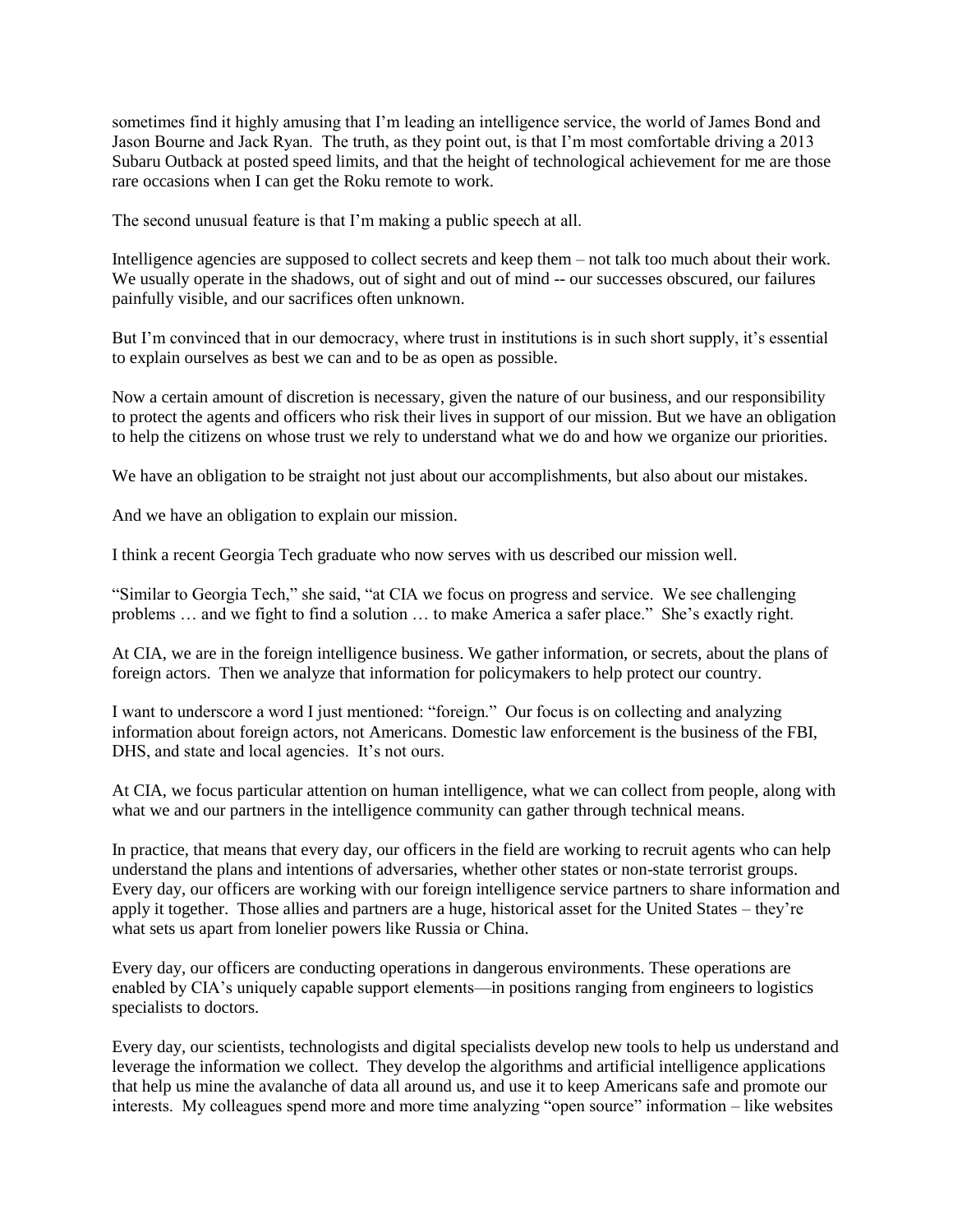or foreign media – to complement what we acquire clandestinely.

And every day, our analysts study the global landscape and provide the best insights we can to help the President and other policymakers make well-informed choices.

Recognizing that good intelligence is America's first line of defense, we have an obligation to deliver it to policymakers with honesty and integrity – even when it's inconvenient or unwelcome. Politics truly must stop where intelligence work begins. And in all that we do, we have an obligation to follow the law, which we take very seriously.

We only get ourselves in trouble as a nation, and make bad policy choices, when we forget those basic truths.

Like Georgia Tech, CIA is a place where we don't just admire problems.

We look for solutions with ingenuity and drive and courage.

The CIA is a place where analysts tell policymakers what they need to hear, not what they want to hear.

It's a place marked by passion for staying ahead of the curve in science and technology and digital innovation. It's a place to which policymakers turn when they need to get things done in challenging circumstances. It's a place where people look out for one another. And it's a place where I have no higher priority than ensuring the safety and wellbeing of my colleagues and their families.

That's the CIA I am so proud to lead into the new era unfolding before us, into our next seventy-five years.

In this new era, CIA will have to navigate an international landscape vastly different from the world of Harry Truman, or even the world I encountered as a young diplomat four decades ago.

It's a more complicated and contested world, featuring the rise of an increasingly adversarial China, and a pugnacious and revisionist Russia. It's a world in which the revolution in technology is transforming the way we live, work, compete and fight – with advances in machine learning, quantum computing and synthetic biology coming at dizzying speed. And it's also a world in which familiar threats like terrorism and nuclear proliferation – or regional troublemakers like Iran and North Korea – demand our attention alongside the growing dilemmas posed by climate change and global health insecurity.

CIA will have to reimagine itself to compete successfully in this new age. We have to test old assumptions, take calculated risks, and tap into the agility and creativity which have always animated our agency at its best.

Four big challenges will shape our future. The first is the immediate threat posed by renewed Russian aggression against Ukraine. The second is the longer-term problem posed by China's ambitious leadership, the single most important geopolitical challenge as far out as I can see into the 21st century. The third is the massive impact of technological change. And finally, the challenge of building a work force drawn from the richness and diversity of American society. So, let me describe how we're approaching each of those historic tasks.

Much of my grey hair comes from dealing with Vladimir Putin's Russia.

I was the U.S. ambassador in Moscow fifteen years ago, and have watched over the years as Putin has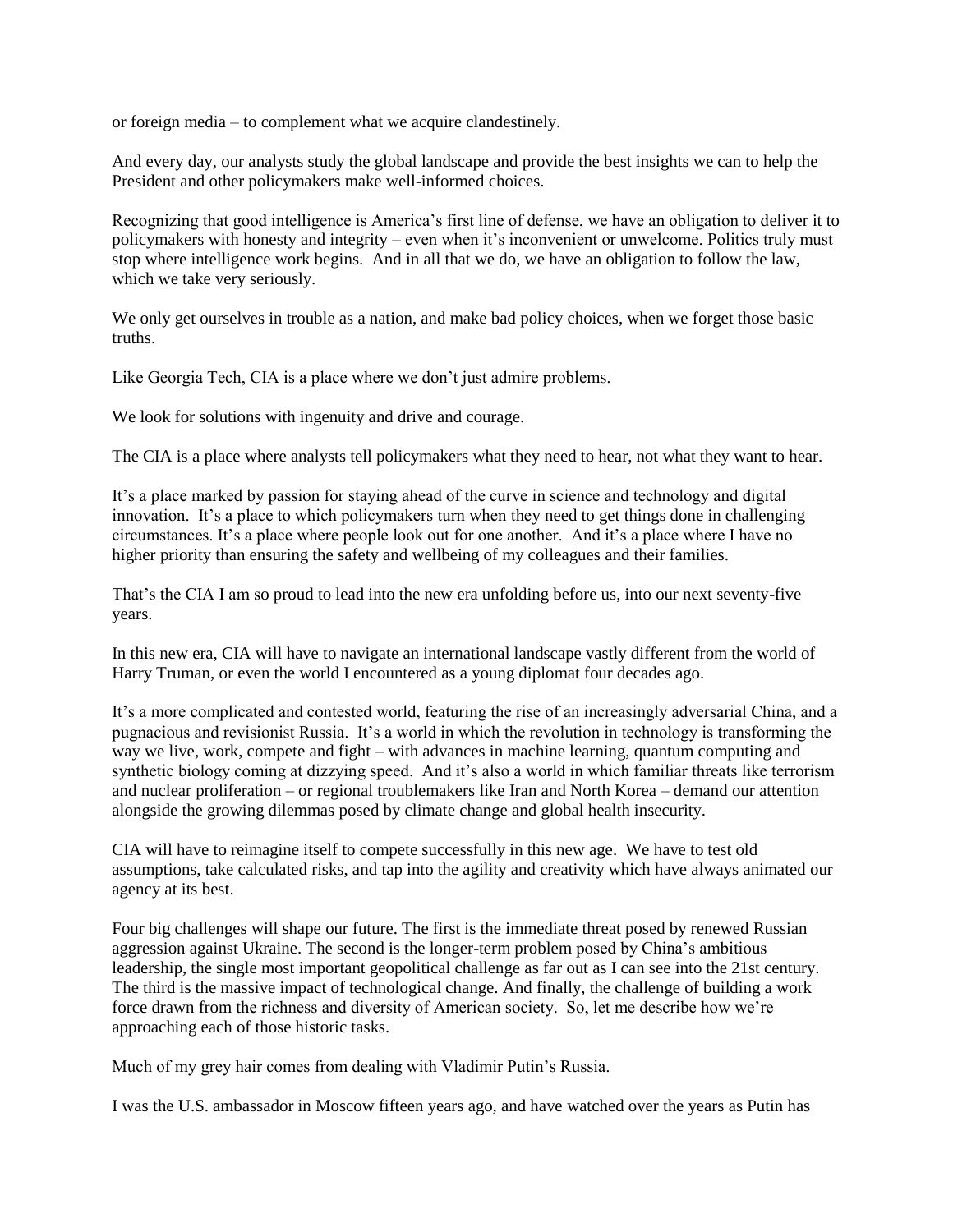stewed in a combustible combination of grievance and ambition and insecurity. An apostle of payback, he is firmly convinced that the West – especially the United States – took advantage of Russia's moment of historical weakness in the 1990s.

His risk appetite has grown as his grip on Russia has tightened. His circle of advisors has narrowed, and in that small circle it has never been career-enhancing to question his judgment or his stubborn, almost mystical belief that his destiny is to restore Russia's sphere of influence. Every day, Putin demonstrates that declining powers can be at least as disruptive as rising ones.

By early last fall, we and our partners in the U.S. intelligence community had begun to gather disturbing and detailed intelligence about Putin's plans for a major new invasion of Ukraine. Neither Putin nor many of those around him could imagine Russia as a major power without a deferential Ukraine, a Ukraine whose external choices were controlled by the Kremlin. I had learned over the years never to underestimate Putin's relentless determination, especially on Ukraine.

In early November, President Biden asked me to travel to Russia to convey directly to Putin and several of his closest advisors the depth of our concern about his planning for war, and the consequences for Russia of attempting to execute that plan.

I was troubled by what I heard. While it did not yet seem that he had made an irreversible decision to invade Ukraine, Putin was defiantly leaning in that direction, apparently convinced that his window was closing for shaping Ukraine's orientation.

He also seemed convinced that this winter offered a favorable landscape -- with President Zelensky and the Ukrainians unlikely, in his view, to mount effective resistance; the Russian military capable of a quick, decisive victory at minimal cost; our European allies distracted by their own politics and riskaverse; and the Russian economy sanctions-proofed by a war chest of foreign currency reserves.

When he launched his war seven weeks ago, Putin was proven wrong on each of those counts. Ukraine, he had argued for years, was not a real country. But real countries fight back, and that's what Ukrainians have done with such remarkable bravery, led with such courage and resolve by President Zelensky.

Throughout the conflict, U.S. intelligence has played a critical role. Armed with accurate and precise insights and information, the U.S. government shared them energetically with our allies from the start. We have been equally committed to rapid and effective intelligence sharing with our Ukrainian partners, throughout the fighting and for months beforehand. As Allied leaders and counterparts have emphasized directly in my travels in Europe, the credibility of U.S. intelligence helped cement the solidarity of the Alliance.

At President Biden's direction, the U.S. government has also taken unprecedented steps to declassify intelligence and use it publicly to preempt the false narratives and false flag operations which Putin has used so often in the past.

By being open with some of our secrets, we made it harder for Putin to obscure the truth of his unprovoked and vicious aggression.

Those decisions can never be taken lightly, given the importance of protecting sources and methods, but in this case they have made a crucial contribution to a successful, whole-of-government strategy. They reflect the need for new thinking and new tactics, in this new and demanding era for intelligence.

The last chapter in Putin's war has yet to be written, as he grinds away at Ukraine. I have no doubt about the cruel pain and damage that Putin can continue to inflict on Ukraine, or the raw brutality with which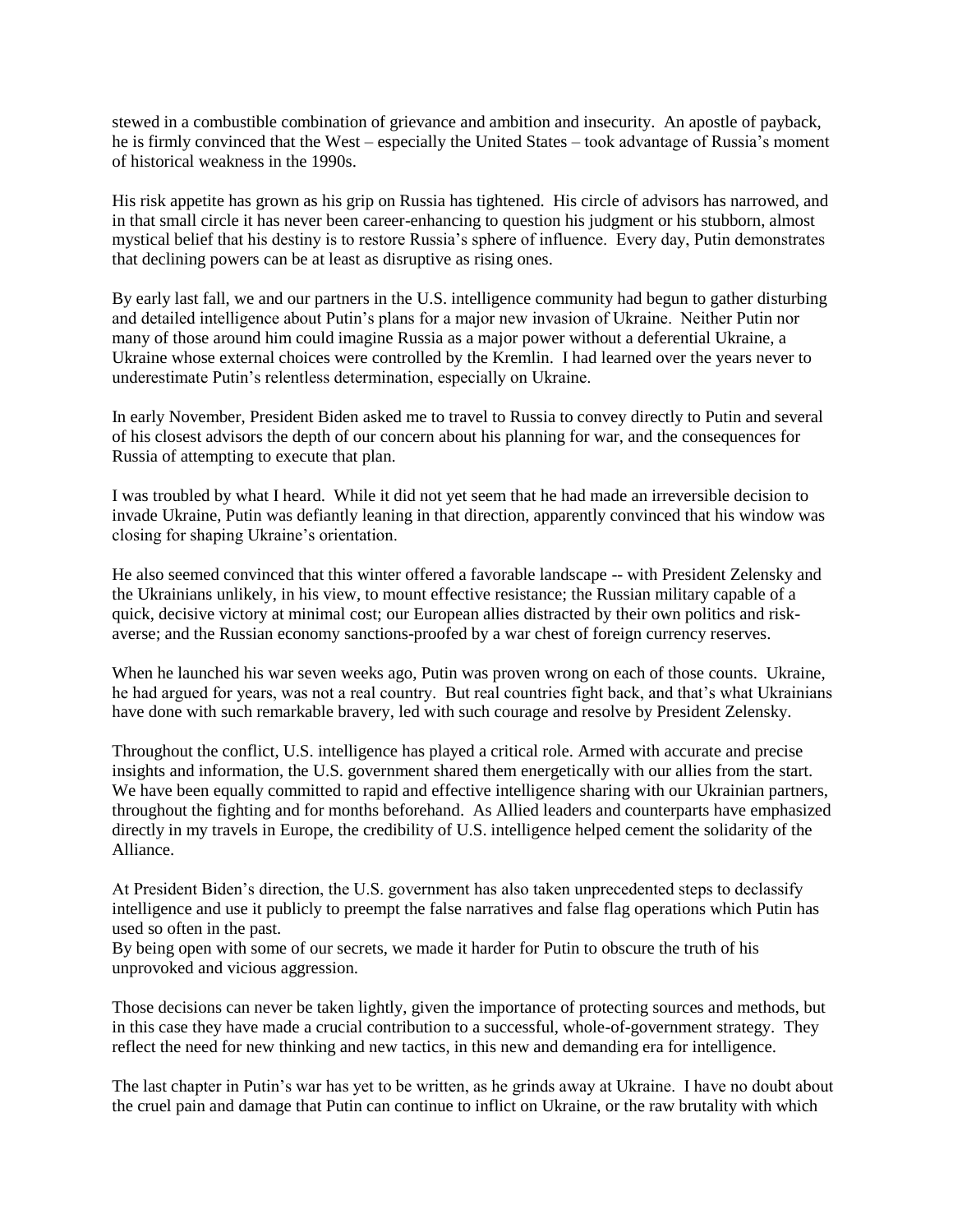Russian force is being applied. The crimes in Bucha are horrific. The scenes of devastation in Mariupol and Kharkiv are sadly reminiscent of the images I saw in Grozny in Chechnya as a young diplomat in the winter of 1994-95 – forty square blocks in the center of the city flattened by shelling and bombing, leaving thousands of civilian deaths.

But Ukrainian will is unbroken, and Putin's Russia has inflicted massive material and reputational damage on itself. American intelligence has been vital throughout, and offers valuable lessons for the future of our profession --- how to develop good intelligence, use it as the basis for good policy, share it systematically as the basis for good alliances and partnerships, and deploy it openly and creatively to discredit the false narratives on which adversaries so often thrive.

A silent partner in Putin's aggression, Xi Jinping's China is our greatest challenge, in many ways the most profound test that CIA has ever faced.

The People's Republic of China is a formidable competitor, lacking in neither ambition nor capability. It seeks to overtake us in literally every domain, from economic strength to military power, and from space to cyber space. Its rise has been remarkable. In 2001, before many of you in this room were born -- that makes me feel really old – China was the top trading partner with 12 countries. Now, it's the top partner with 120 countries.

At the beginning of this century, China's GDP was \$1 trillion. Now it's about \$15 trillion.

At the beginning of this century, around the time many of you were born, China was nowhere near what you would call a global leader in technology. Now, it's a leader in AI, 5G, drones, hypersonics, and web applications – probably quite a few of which are on your phones right now.

Of course, China's rise is not inherently a bad thing. Hundreds of millions of Chinese citizens have climbed out of poverty into the middle class, and Americans have also benefitted economically from China's growth. But let's look at some other numbers.

In the last few years, Beijing has hacked at least 150 U.S. companies to steal secrets. It is trying to increase its nuclear arsenal to 1000 warheads. It has detained 1 million of its own citizens simply because they are Muslim, and arrested thousands more in Hong Kong for peacefully supporting democracy. And it has lured countless countries into crushing debt, data-exposure and democratic backsliding.

The People's Republic of China is intent upon building the capabilities to bully its neighbors, replace the United States as the preeminent power in the Indo-Pacific, and chip away with other authoritarians at the rules-based international order that we and our allies have worked so hard to sustain. As an intelligence service, we have never had to deal with an adversary with more reach in more domains.

At the same time, it's important to be clear that our concern is about the threat posed by the People's Republic of China, the PRC—not about the people of China, let alone fellow Americans of Chinese or Asian descent. It is a profound mistake to conflate the two. At CIA, we will stay sharply focused on the PRC challenge.

This past January, we established a new mission center – one of about a dozen such centers at the Agency, around which we organize our geographical and functional work – devoted exclusively to China. It is the only mission center at CIA that is focused on a single country—a reflection of the long-term significance of our competition with the PRC.

We're also rapidly increasing our budget for China activities across CIA; there are few parts of the Agency which are not engaged in some way with the PRC challenge. We aim to double the number of Mandarin-speaking officers in the next few years.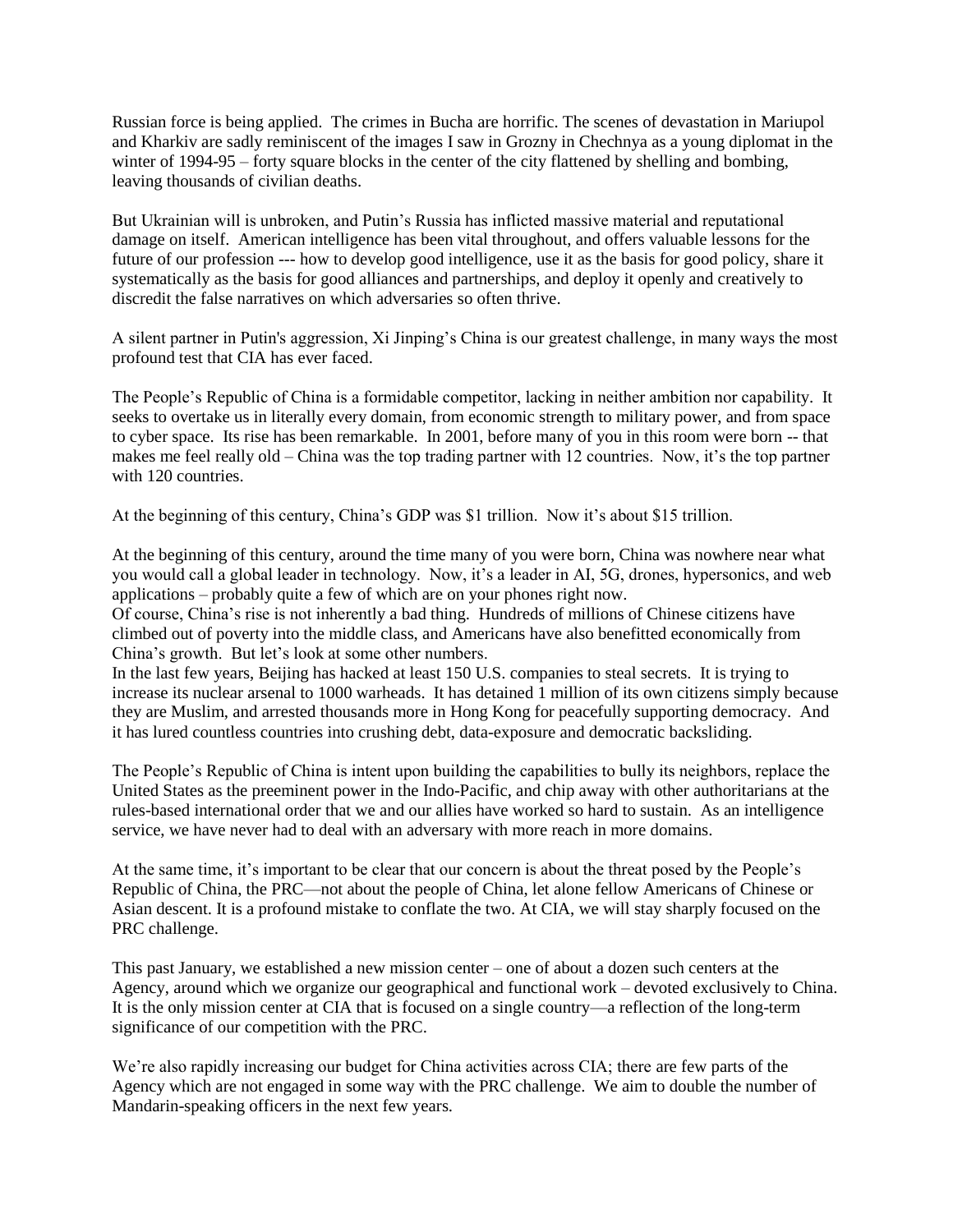And finally, we're increasing substantially the number of positions overseas that focus on China, much as we did with Soviet specialists during the Cold War. That's a recognition of the importance of competing with Beijing not just in the Indo-Pacific, but around the world. Nothing will matter more to our long-term success as an intelligence agency than how well we compete with the PRC, and how well we organize ourselves for that competition over the next few years.

That brings me to our third challenge, the main arena for competition with China – the revolution in technology.

I don't have to tell you at Georgia Tech that technology is transforming our world. You know that better than I do. But let me tell you a little bit about how it's transforming our work at CIA.

To give you a sense of what we're up against, I'll try to apply it to your own lives. Say, for example, you start walking to a class after our discussion here today. You head towards "Tech Square" with your phone in your hand. You keep walking, and a traffic light camera catches your face. And all this time, you are scrolling on Instagram.

Now, this is just fine. But say you weren't walking to class. Say you were going to meet with an agent in a country who is putting her life on the line to meet secretly with you. And if you get caught, both you and your agent could very well end up in jail – or worse.

You may need your phone to communicate with your agent, but that same phone is tracking your every move. And it's probably close to one hundred cameras within a couple blocks. And all that data you generated while scrolling your phone – it's going straight to the foreign government to help them build a profile on you.

In the intelligence world, we call this "ubiquitous technical surveillance." Basically it means that intelligence officers are being watched, tracked and observed all the time.

As you can imagine, this has prompted us to fundamentally rethink how we do our operations. But it's only one of the many ways technology has upended the way we perform our mission, and even how we define it.

Today, we're focused sharply not only on the military technologies that CIA has long been expert in understanding, but also civilian technologies – the new and emerging technologies which are remaking the power calculus among nation-states and re-shaping their competition.

That means we have to better understand the pace of innovation in the private sector, the vulnerability of supply chains, the endlessly ingenious ways in which adversaries can attack our critical infrastructure with cyber tools, and the revolution in deception which produces deep fakes of all varieties – fake video, fake audio, and fake photographs.

It means becoming more nimble in our capacity to manage big data, finding the nuggets that matter most in the avalanche of open source information, and becoming as adept at protecting secrets as we are at stealing them.

The revolution in technology presents valuable opportunities for CIA to partner more effectively with fellow innovators in the private sector. That's why we've created another new mission center at CIA, focused on technology. It is already off to a strong start, part of an unprecedented effort at CIA to openly seek out the kind of relationships in the tech sector which this transformative moment requires—as well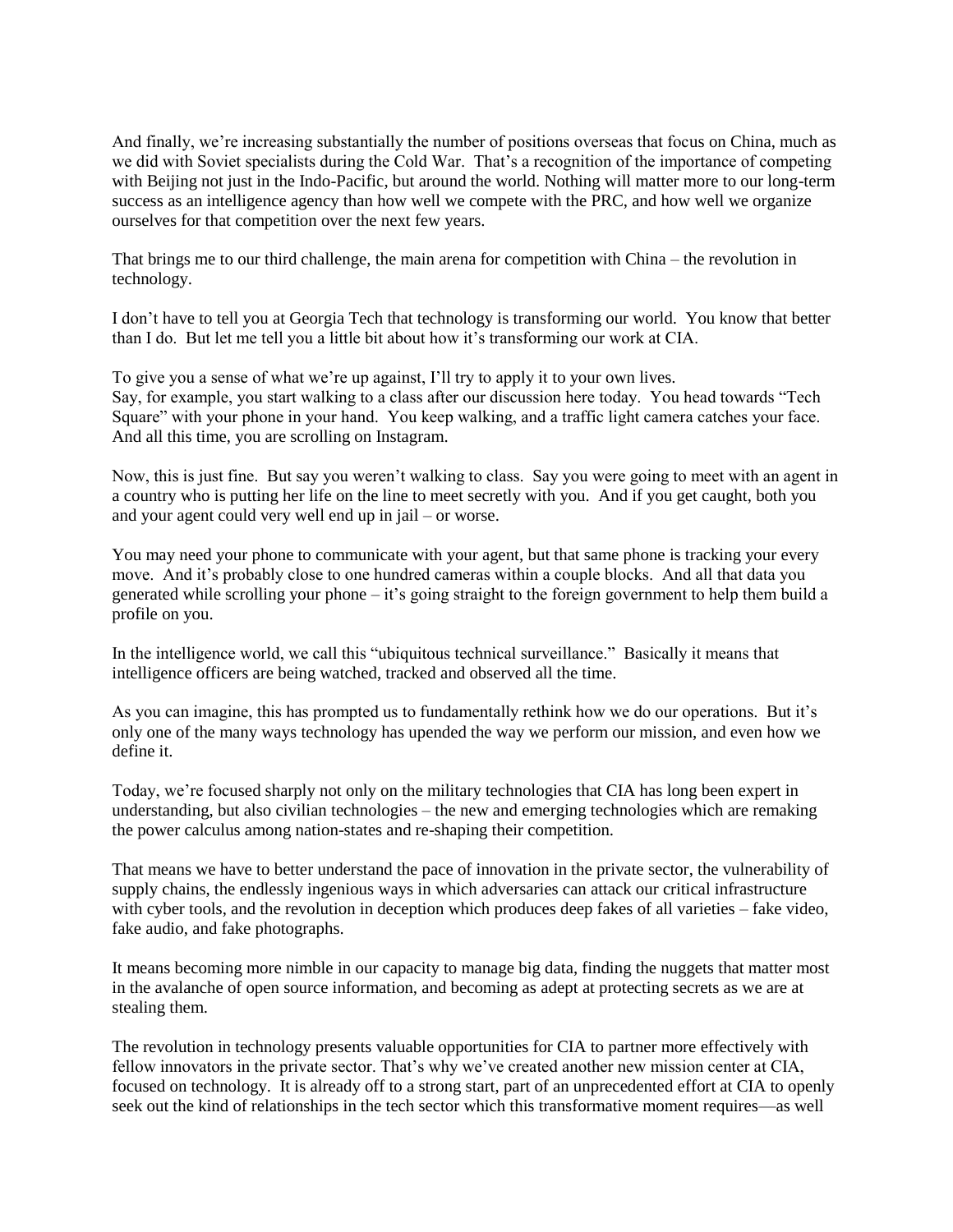as to collect and analyze foreign intelligence regarding technology.

Additionally, we've launched a new CIA Technology Fellows Program, aimed at attracting promising professionals in the tech sector to spend a year or so in public service, and offering CIA officers a chance to spend time in private industry. And we've established, for the first time at CIA, a Chief Technology Officer position – to serve as my senior advisor on technology issues and the architect of a long-term technology strategy for the Agency.

We don't lack for tech talent at CIA – nearly one third of our officers work every day primarily on technology, digital or cyber issues. But we have to be more than the sum of our parts, and we have to run even faster and stretch our imaginations even further in this incredibly competitive and fast-paced era.

The fourth challenge before us connects all the others. It's about the people who animate CIA, and building the workforce we need to continue to be a world-class intelligence service. We recruit across all fifty states, and we're committed to shaping a workforce that fully reflects the diversity of American society. We're equally committed to demonstrate that there's a pathway to the very top of the Agency for women and minority officers.

Last month, the promotion list I approved for the Senior Intelligence Service – the general officers of CIA – was the most diverse in our seventy-five year history, 47% women and 27% minority. For the first time in our history, those senior promotion percentages actually exceeded the overall proportion of women and minorities in our workforce.

We still have a long way to go to strengthen the diverse and inclusive cadre of career officers that are so important to an agency with global reach, and global responsibilities. We cannot compete successfully on that landscape if everyone looks like me, talks like me, and thinks like me.

I also have no higher responsibility than to take care of the people of CIA, whether at headquarters or in dangerous places around the world.

The pressures and strains faced by officers and their families are unrelenting – with two decades shaped by counter-terrorism threats followed by two years of COVID. Some of our officers and family members have also had to deal with Anomalous Health Incidents, where we've made significant progress on medical care but still have work to do on our government-wide investigation into the cause of AHIs in a number of discrete cases.

We've embarked on a new medical and wellness initiative, with a new state of the art fitness center at headquarters and innovative programs to help officers get the support they need and deserve. And we're investing in new childcare options and trying to develop as many flexible work models as our secret work allows.

I know I'm now perilously close to George Bernard Shaw's 30 minute rule for public speaking. So I'll close with two thoughts, one about my admiration and appreciation for my colleagues at CIA, and the other a shameless recruiting pitch to all of the students in this audience – from Georgia Tech, to Spelman and Morehouse and Emory and Clark Atlanta and Georgia State and all of the other wonderful colleges and universities represented here today.

I am extraordinarily proud to serve with the exceptional women and men of CIA. They never cease to amaze me, at headquarters and in the field. In fourteen overseas trips in the year I've been Director, I've seen them doing hard jobs in hard places with grit and dedication, and often with genuine heroism.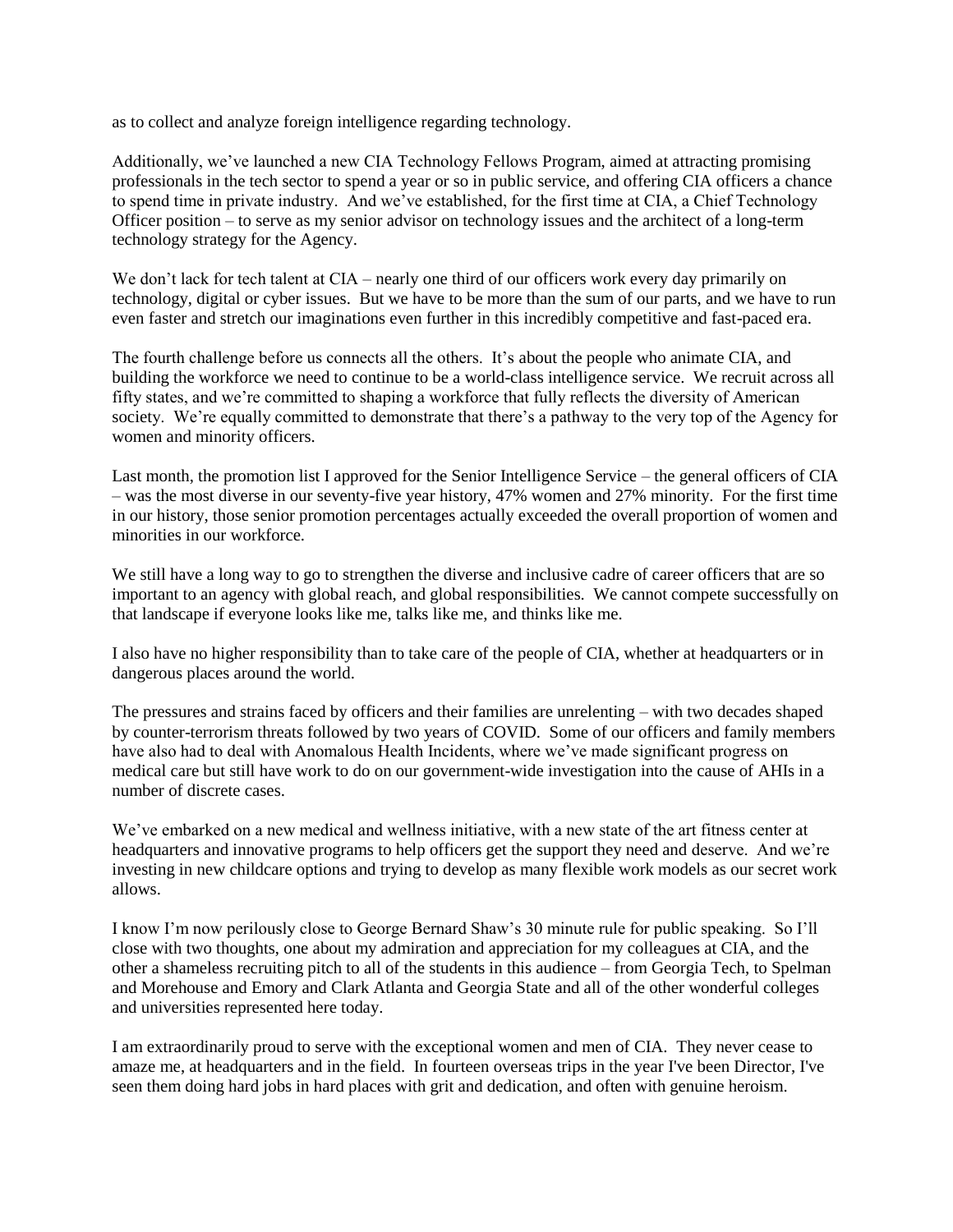In outposts in the Middle East and window-less vaults at headquarters, I saw our officers working relentlessly to track the former Amir of ISIS to a small compound in northwest Syria, using ingenious tradecraft to pinpoint his identity and location, and then support a superb operation against him by the U.S. military.

In Kabul late last August, I saw our officers take incredible risks, going out beyond the wire at Kabul International Airport to rescue stranded American citizens and at risk Afghans. And thanks to their determination, we fulfilled our profound obligation to our Afghan partners and brought thousands of them to safety in this country.

In my office in Langley, Virginia, across the Potomac from Washington, I have a photograph that I often reflect upon. It shows a bare wall in a building at Kabul Airport, with thousands of black check marks, a tally of all the lives our officers saved in those perilous days at the end of August, each one a reminder that we did our duty.

There is another wall that I pass every day, as I come through the lobby of CIA. It's the Memorial Wall, the most hallowed place at our Agency, its marble surface marked by 137 stars, each one a tribute to the sacrifice of officers who died protecting our country.

The Memorial Wall has never been an abstraction for the men and women of CIA. Nor have the stars on that wall ever been an abstraction for me. One of them, for example, marks the loss of Matt Gannon, a gifted intelligence officer and one of my best friends at my first post in the Foreign Service many years ago. Matt was killed in the line of duty a few years later, in the terrorist bombing of Pan Am flight 103, en route home from the Middle East to join his wife and two young daughters for Christmas.

Intelligence is fundamentally a human endeavor, and I'm reminded every day that my greatest good fortune in this job are the people with whom I serve.

They don't seek out public acclaim, and their profession often keeps them in the shadows. The risks they take and the sacrifices they make are little understood, and often under-appreciated. But the role they play is vital to our nation's security and wellbeing, and I am glad to have this rare public chance to introduce you to them, and to their work.

The students in this audience today have a wealth of professional opportunities unfolding before you. But I hope you'll consider CIA.

Intelligence is not an easy profession, and it will bring more than its share of difficult moments. What it offers, however, is a chance to test yourself against some of the hardest and most important challenges in our world today, from the revolution in science and technology to the rise of China and the resurgence of Russia. It offers a chance to do something important and consequential for our country. And it offers a chance to serve with some of the most capable and committed and interesting people you'll ever meet.

Forty years ago, when I was trying to figure out what I wanted to do with my life, my father wrote me a letter. A career Army officer and a remarkably decent man, my dad said: "Nothing will make you prouder than to serve your country with honor." I've spent the last four decades learning the truth of my dad's advice. I hope that all of you have the same good luck that I have had, and take some time to explore CIA and public service.

Thank you all very much.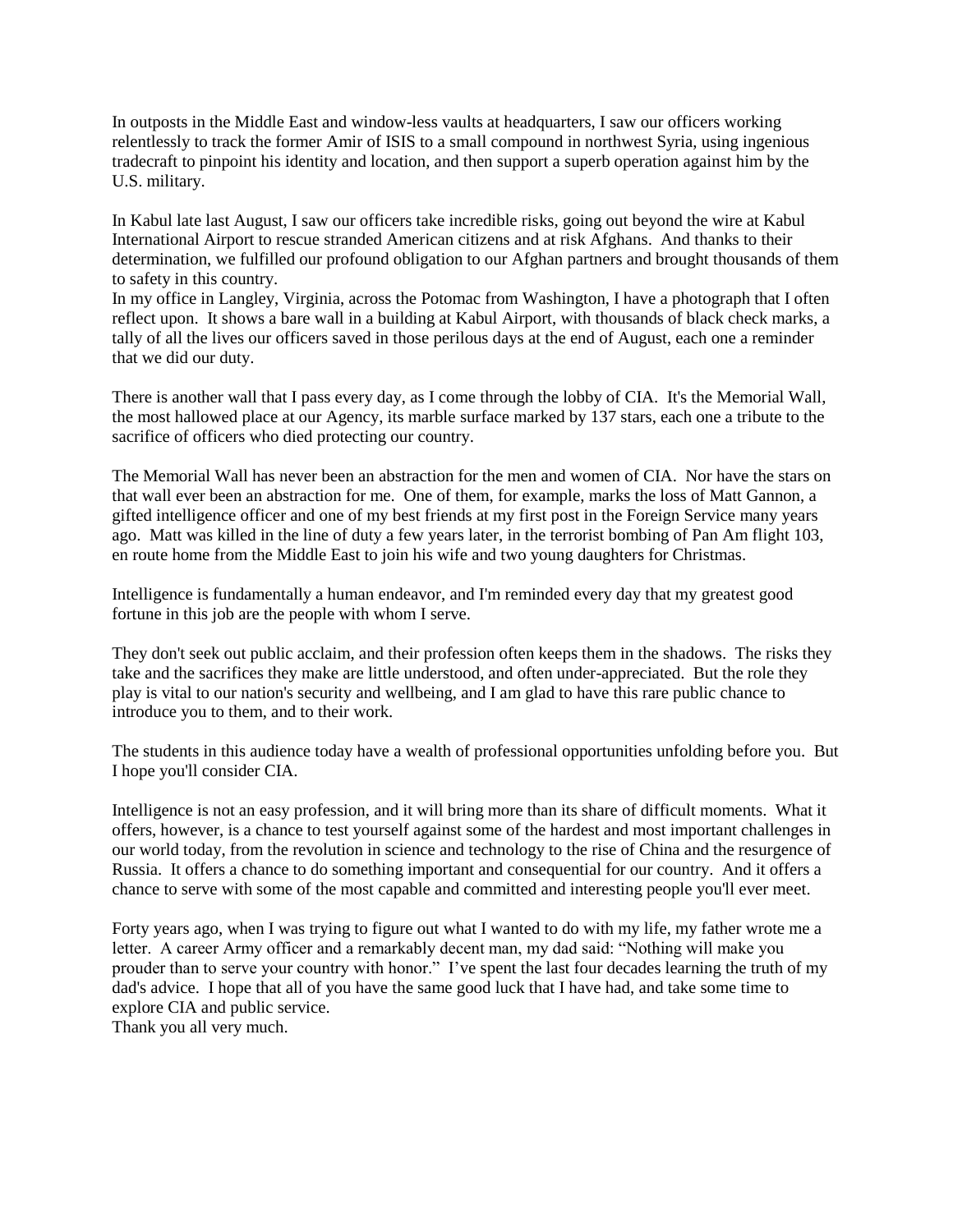#### Student Questions and Answers

### **Dr. Jenna Jordan**:

Thank you so much for the talk and I know we have a lot of questions from the audience. I'm going to take my moderating privileges and ask a couple of quick questions. Before we start I just want to urge everyone to please keep your questions as brief as possible and make sure they are actually questions.

### **DCIA Burns**:

I will try to keep the answers brief, which is usually the challenge!

### **Dr. Jenna Jordan**:

So my first question is about the use of intelligence in Ukraine, and whether it signals the sort of transformative moment in warfare and kind of blurring the lines between operational support and actual NATO involvement in warfare.

### **DCIA Burns**:

Well you know, I think I mentioned in my remarks the decision that the President took to declassify, you know, some of the intelligence that we had collected as a way of preempting what I've seen too often during the course of my career was, are the efforts of Vladimir Putin to create false narratives, and to point to false flag operations. In other words, we had clear evidence of him planning to try to pin the blame on Ukrainians, wrongly, for provoking a conflict as well. And so by going public with some of those things, by going public with some of the secrets we had about Putin's planning for war, I think we helped preempt some of that. I think we helped build credibility with our allies which contributed to their willingness to step up and support the Ukrainians ability to defend themselves and support of much tougher sanctions than they originally imagined against Russia. So we always have to be careful about this, we have a profound obligation to protect sources of methods and I think this is one of those instances where we have to take a calculated risk and I think it's paid off in some important ways.

#### **Dr. Jenna Jordan**:

So my second question is shifting gears slightly. And I'm wondering for the students in the audience, do you have any advice for students that might want to pursue a career in the intelligence community?

## **DCIA Burns:**

Well you know, as you can tell from my remarks from my own checkered career, I'm not undecided about the value of public service. I think, you know I wouldn't have traded all the years I spent both at the State Department and now at CIA for anything. It can be incredibly rewarding, for all the difficulties that, you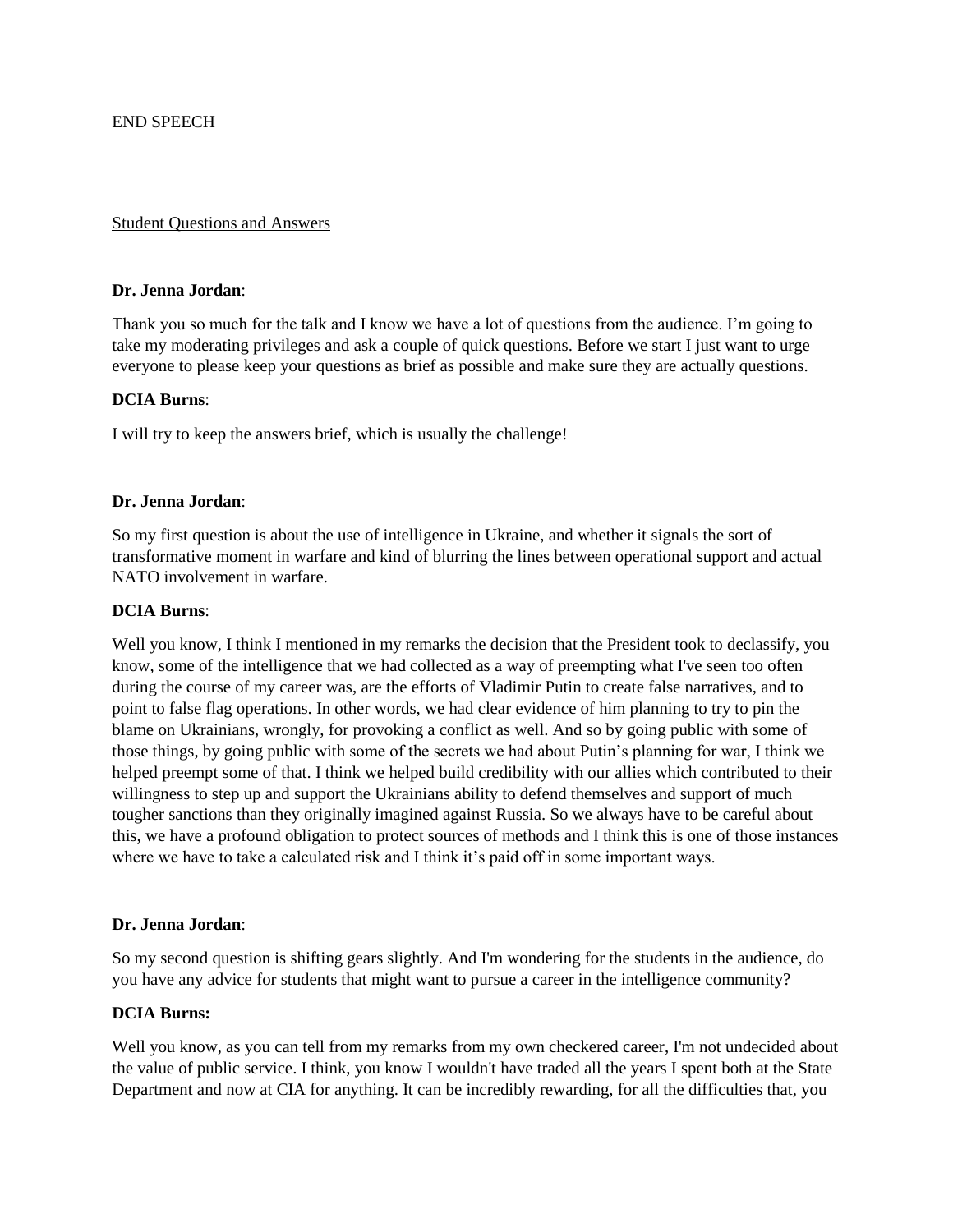know, come along the way as well. For CIA, there's no kind of fixed template for applicants who want to join. I mean, we, you know we have successful applicants who have a variety of experience, whether it's around this country, whether it's overseas experience, we've always looked for people with strong foreign language skills. We're increasingly focused as I said in my remarks, on people with strong STEM skills and Georgia Tech is the perfect place for that in science and technology, in engineering and mathematics, as well, just given the technological challenges that we're going to have to cope with as a U.S. intelligence service as well. So we get folks from, you know, all walks of life from across this country. We focus intently, as I said before, I'm trying to recruit, you know, a diverse cadre and our workforce as well. The other thing that we're trying to do for our partners is to streamline the process. You know, when I became Director a little more than a year ago, it took more than 500 days to get from application to actual entry into CIA. And that's crazy. It's very difficult as all of you know better than I do, to compete for the best talent we can find if the process takes that long. So we've set a new goal, and I'm happy to say we're making good progress in this direction, that within the next year, we're going to reduce that to a median of 180 days. Which still seems like a long time, but it's a significant improvement from where we've been. We can't cut security corners. That's something you always have to be aware of. But I hope that that will make the CIA, you know, an even more attractive place for all of you, and for others who are interested in public service and in the particular kind of challenges that you have to encounter at CIA.

## **Dr. Jenna Jordan:**

Well, I could ask questions all afternoon, but I think we should turn it over to the audience. So we have two microphones on either side. So please, come down. And we have students handling the actual logistics down there. So we'll just alternate—so, we can start on this side, please.

#### **Student:**

Thank you for coming. Not too long ago, Li Keqiang of the Premiere of State Council of China just announced that he will be leaving government and with the 20<sup>th</sup> Party Congress coming up later this year, how do you think that the Chinese foreign policy will shift? And at the same time, what the Sino-American relationship will change with that?

### **DCIA Burns:**

Yes, a very good question. And I think that the Party Congress, in November towards the end of this year, is obviously a very important moment for the Chinese leadership for Xi Jinping in particular, it probably sharpens his focus on domestic issues and relative stability on the international landscape over the rest of this year. But I think there's no mistaking at least from the point of view of where I sit today, the breadth of ambition and determination in Chinese foreign policy under Xi Jinping. I think, as I said, there's a clear determination to supplant the United States in many respects across the Indo-Pacific to develop the capacity where, for example, China could envisage an effort by military means, control Taiwan, I think the further out we get in this decade, the greater that risk becomes. So it's very important, again, my role as director of CIA, to be clear-eyed about those challenges, and to invest even more in our alliances and partnerships. Not just in the Indo-Pacific, through the Quad which brings together the United States, Japan, India and Australia. But to invest in those kind of partnerships and alliances so that we can help ensure security and stability across the Indo-Pacific even in the face of what I think are likely to be some quite threatening Chinese leadership ambitions. Thank you.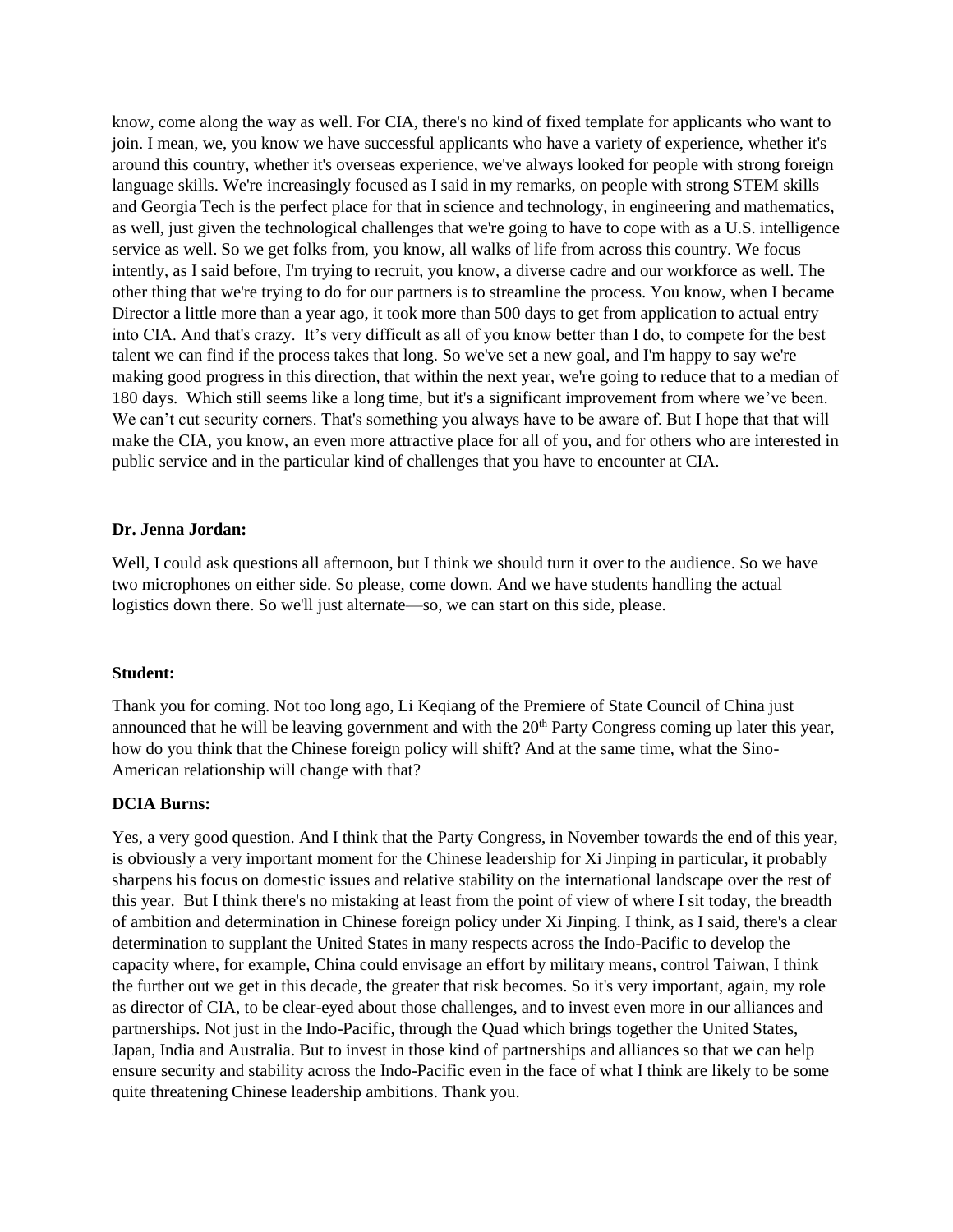# **Student:**

Hi, my name is … and I am an MBA student at Georgia Tech – a recruiting question since you are -

# **DCIA Burns:**

I figured I should have done an MBA.

# **Student:**

I would say for many one of the big challenges in thinking about public service is the difference between private sector pay and public sector in addition to the sacrifices and so on. I was wondering, you mentioned this program where you can go, developing this program, where you could go for one year into public service. Have you thought about ways in which people who work at Google the consultant firms or investment banks can collaborate with the CIA on a more regular basis?

# **DCIA Burns:**

It's a really good question. And it's something that you know, for people in my generation in public service, you know, I spent three and a half decades as a Foreign Service officer and now I'm back, you know, in public service at CIA. We're gonna have to adapt over time, I think, to your generation, to the generation of my two daughters, who are not necessarily going to be attracted to spending thirty-five years in one place and they're going to be more attracted, I think, to opportunities to kind of go in and out of public service. So the CIA technology Fellows program that I mentioned, is one step in the direction to create shorter term opportunities for a year or more for the public service at CIA, for people who are mostly experienced in the private sector, and make that a two-way street. So some career CIA officers have a chance to get a better feel for the private sector. I think we also want to look at ways, and again, in the world we work in there are ultimately going to be restrictions on how flexible we can be. But to look at more ways in which people can go in and out of public service. Because we benefit enormously from the experience and technological innovation, just for example, that, you know, we need at CIA in order to keep pace with rivals and adversaries and to better understand the ways in which technological trends are moving. So one of the things I've been determined to do over this past year at the CIA in the years ahead is to try to find more creative ways to deepen those connections, and to attract the kind of cadre of people at CIA, some of whom may spend a thirty-year career at CIA which is wonderful, but some of whom may go in and out over that period. I think we will benefit from both.

## **Student:**

Hi, my name is …. I am a PhD student here in nuclear engineering. Thank you for your speech and insights. They are extremely valuable. My question is, how is the interplay of intelligence sharing among different foreign intelligence agencies changed with the evolution from the CIA, as its inception of the OSS, to nowadays, and how do you see that further evolving with the advent of new difficult to attract proliferating technologies, hostile actors, and bolder states?

# **DCIA Burns:**

I think that's a really good question. And I think all those phenomena you described, make it even more important for us to invest in intelligence sharing with our allies and partners. Maybe we've seen this over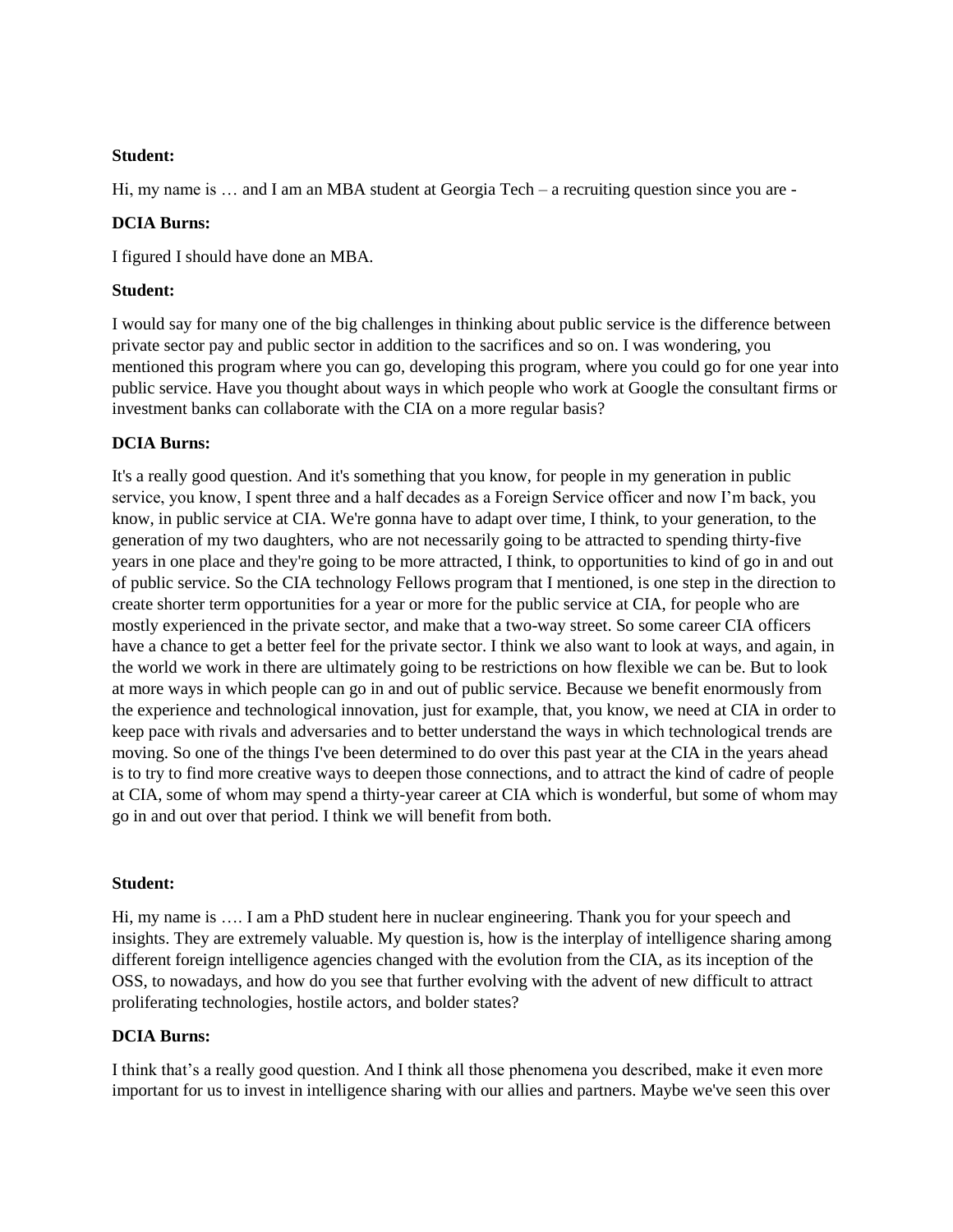the course of the last seven weeks in the conflict in Ukraine. We see it in lots of other areas as well, especially, as you said, where for all sorts of modern technological reasons, it becomes more and more difficult to track progress not just in nuclear proliferation, which remains a big concern, but also in areas like biotechnology, which, you know, could pose huge challenges for not just competition between nation states, but you know, for the security of societies as well. So, for all those reasons, I think it's no coincidence that I'm about to leave on my 15th trip overseas as CIA Director. A large part of that is focused on strengthening those bonds with some of our closest allies and partners to make the exchange of intelligence a two-way street so we better understand a lot of those trend lines and we're better equipped to deal with rivals and adversaries as well. Thank you.

### **Dr. Jenna Jordan:**

All right. I think we might have time for one, maybe two more questions? So I'm sorry, I know everyone has lots to ask.

## **DCIA Burns:**

I'll try to give shorter answers. I'm sorry.

### **Student:**

Hi Director Burns. I'll try and be quick. So my name is .... I'm a student at Emory University. I wanted to speak to you, well, I guess I'll start off by saying that President Biden has been able to unite the west in regards to Russia's invasion of Ukraine, however, on the global south has been much more silent on this issue. While they have been able to unite the west on the basis of upholding the rules based international order, many of these countries don't feel that same respect or appreciation of the United States is upholding it, so much is that they don't feel as though the United States has been able to, I guess, follow that given our history, such as the invasion of Iraq. Given that China has been able to increase their influence in these regions, you mentioned, it's been able to become the trading partner between, from 12 to 120 countries, particularly in this region, how can The United States continue to guarantee to these countries that the US is a better trading partner or a better partner in general than countries such as China or Russia?

#### **DCIA Burns:**

So it's a really good question. And I think it reminds us we have to be honest with ourselves about how other people perceive us and honest about our mistakes, where in Iraq in 2003 is one of them. I experienced that as a diplomat as well. And I think we have to be honest about, you know, the skepticism, sometimes that people in the Global South, and large parts of the world will see us and see the United States. On the other hand, I think we have again, if we're honest about our mistakes and our warts and our flaws, I think we also have a lot to offer. I think for human beings around the world, the scenes of brutality and atrocities and ugliness that we're seeing in Ukraine today, perpetrated by Putin's Russia, I think cut through a lot of that skepticism, people understand, that at a very fundamental level, that is wrong and that needs to be called out and it needs to be stopped. Second, I think people understand around the world whatever their skepticism about American policy sometimes that it's fundamentally wrong to have a world in which big countries can swallow up parts of small countries just because they can. And I think also, you know, China's a formidable competitor. It's not ten feet tall either, and I'm an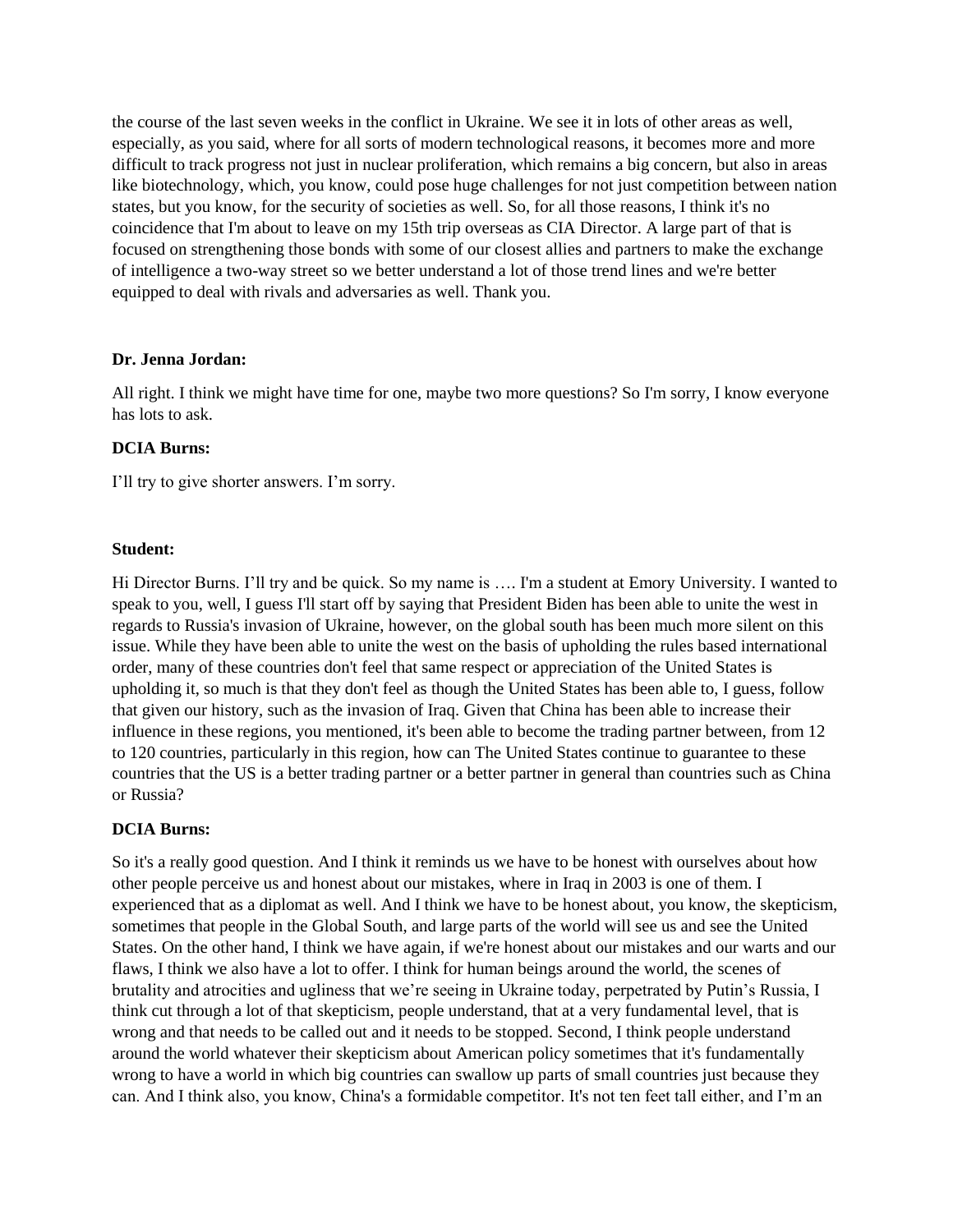optimist about the ability of the United States to compete in technology and innovation in terms of what we can offer societies that are struggling around the world, many of whom are still struggling with COVID in ways beyond what we are doing. They are struggling with the economic consequences of that. They're struggling with problems of inequity and gaps between rich and poor and everything else and I think, the United States, working with our allies around the world again, again, mindful of all of our flaws, has a good case to make. And I think we can compete quite effectively, you know, with China let alone with Russia and others in making that case, but it's a really important question, and I'm glad you raised it.

### **Dr. Jenna Jordan:**

Thank you. Well, I apologize but we have one final question.

## **DCIA Burns:**

I'm glad to, if I give shorter answers, I can do more than one.

#### **Dr. Jenna Jordan:**

Well, I also wanted to get to Senator Nunn. So maybe we can squeeze in a brief question, and then we'll turn it over to Senator Nunn for our final question.

### **Student:**

Hello. Thank you for your speech. My name is … and I'm a fourth year architecture major and an international affairs minor. My question is actually a little bit unusual. So within the defense and intelligence sectors, climate change hasn't really come up as a factor however, we know from the defense sector, for example, increasing sea temperatures can destroy ship engines and also mass migration and economic insecurity for people in that central region of the world pushes them towards organizations such as the Taliban, so my question is, what are some of the challenges or opportunities that the intelligence sector faces with climate change?

#### **DCIA Burns:**

So really good question because, you know, if you ask me what's the single biggest existential threat to the United States, American society, to the international community in general, I would agree with you, that it's climate change, which is moving at a pace, I think, which threatens us in some very real ways. For CIA, again, as a Foreign Intelligence Service, you know, our focus is on several important dimensions of that. One is to keep highlighting in every way we can, some of the consequences you just described. The impact that climate change has on everything from drought to the creation, to the migrations of people, to undermining the stability of governments and societies around the world, to economic insecurity as well, because that's one way of driving home the centrality of this issue to Americans, and to our policymakers as well. So that's what we're very sharply focused on in this one of the new mission centers, ad these are kind of the organizational building blocks at CIA that I just mentioned, is designed to help sharpen our focus on issues, transnational issues, but particularly on climate change, so we can better understand the impact on different societies in different parts of the world. And then also better understand and help our policymakers to understand how different leaderships are approaching this issue and what are the best ways to help get their attention beyond the power of our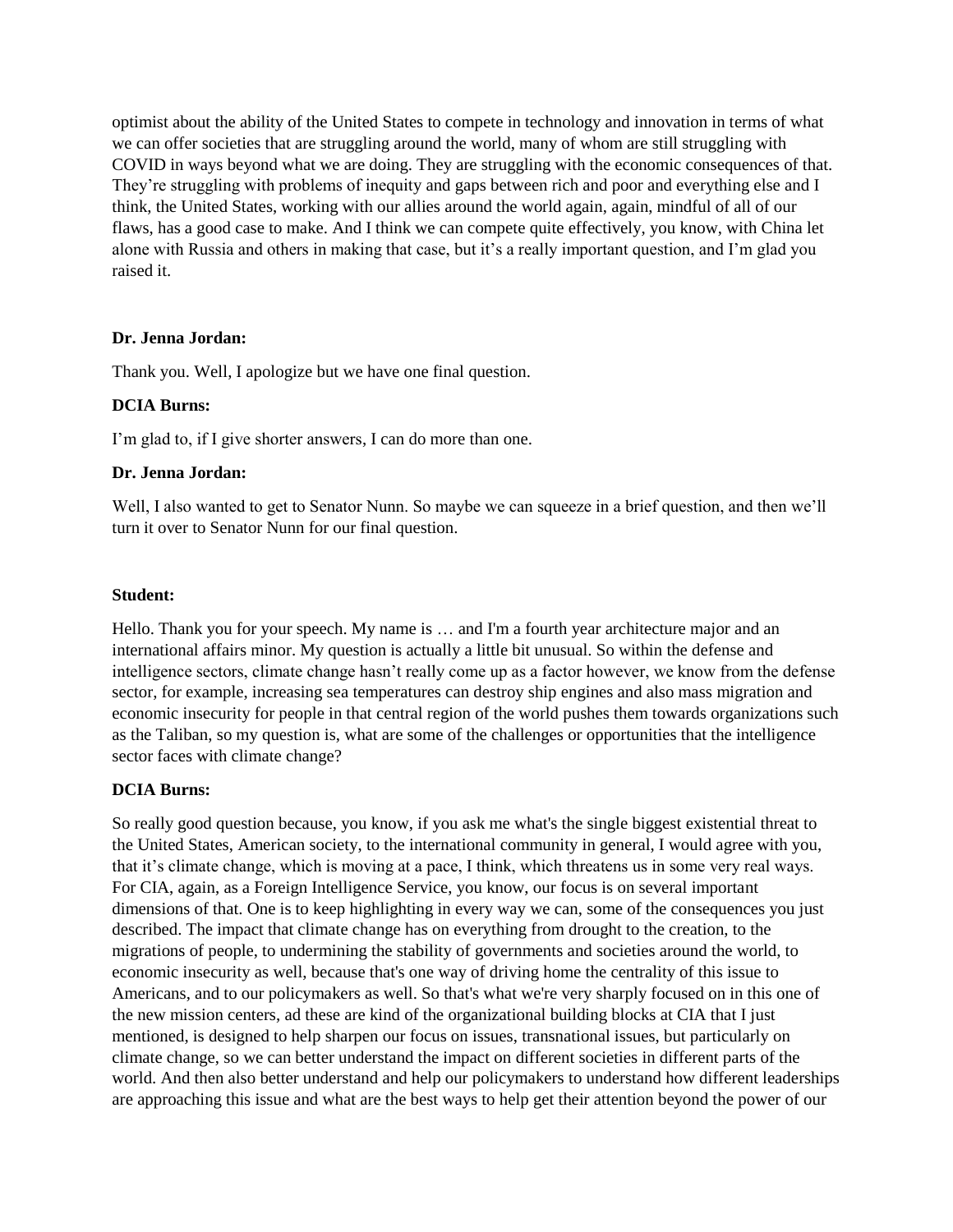own example. Because, unless we walk the walk on these issues, you know, it's very difficult to get people's attention sometimes, too. But I'm really glad you raised the issue.

### **Student:**

Thank you very much.

## **DCIA Burns:**

Sure.

### **Dr. Jenna Jordan:**

All right, well let's turn it over to Senator Nunn, who is right over here, for our final question.

### **Senator Nunn:**

Thank you Mr. Director for being here. You do us great honor in your recruiting group and their intelligence came in the right place for tremendous talent of young people. So we're very proud came to Georgia Tech and favored the International school here on the campus. So we are grateful for that. George Bernard Shaw would have been proud of your speech today, both in terms of timing and substance. Not many 360 degree speeches, probably by definition, but yours covered a large spectrum of the challenges facing, not only the agency, but America. My question is related to the risk assessment. President Biden has a tremendous responsibility to both healthy trade, but also to avoid world war three. That was a huge, huge responsibility to both help Ukraine, but also to avoid World War III, and that's a huge responsibility that many do not fully grasp. In terms of risk assessment, I'm sure a lot of that's going on now, but Russia has announced a lot of different type of policies, or at least some of that conversation indicates that on the use of nuclear weapons, particularly small or tactical nuclear weapons, we've heard the policy escalate to tactical nuclear weapons to deescalate a conflict. We've also heard the policy of escalate to victory, and we've heard most recently, a little bit more encouraging, that nuclear weapons would be used by Russia only to defend the existential threat to Russia itself. Would you like to just comment on that kind of risk assessment and what the agency is thinking?

## **DCIA Burns**:

Sure. I'd be glad to. First, I'll say that no one has contributed more than you have, Sam, to people's understanding of the threats that are posed in this nuclear age, and in particularly, some of the threats posed by, you know, movement towards low-yield nuclear weapons and a greater reliance on tactical nuclear weapons. So you know, it's an honor to get that question from you. Second, what I would say is that, you know, we're obviously very concerned, I know that President Biden is deeply concerned, about avoiding a third World War, about avoiding a threshold in which nuclear conflict becomes possible. You're right, that Russian military doctrine holds, that you could escalate to deescalate, in other words, that faced with an overwhelming conventional military threat that you could resort to a first use of tactical or low-yield nuclear weapons. So in that circumstance, what some Russian leaders have talked about is a circumstance in which, you know, NATO would intervene militarily on the ground in Ukraine in the course of this conflict, and that's not something, as President Biden has made very clear that's in the